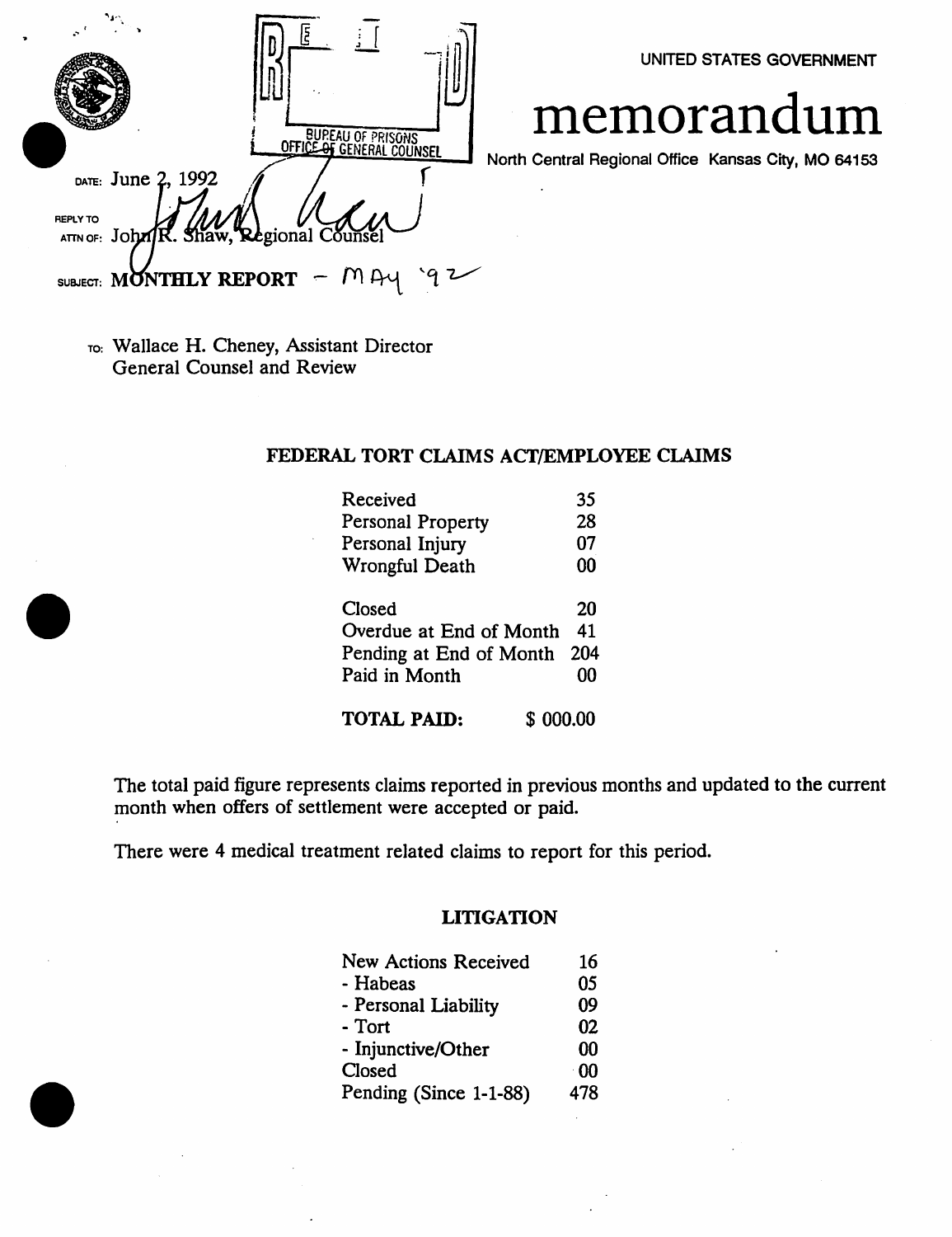# LITIGATION

# PENDING TRIALS/HEARINGS

Dunn v. U.S.A., Civil Number 90-3516, FILS, FTCA. In this action the plaintiff alleges that in the winter of 1989 staff failed to clean the outside recreation area of ice causing him to slip and fall and injure his leg. Trial is set for June 4, 1992 at the USP Marion court room.

Campbell v. U.S.A., Civil Number 90-3569, FILS, FfCA. The Plaintiff alleges that subsequent to his transfer to USP Marion from a state facility his television was packed and remailed by Marion staff in a negligent manner causing the television to be damaged in transit.

There is no question the television was in good working condition at USP Marion. In doubt is the manner in which it was packed and the treatment the package received while in the possession of the U.S. Postal Service.

The Assistant U.S. Attorney will settle this action from the U.S. Attorney's general fund.

McKoy v. Brennan, Civil Number 90-C-622-S, FWIW, Personal Liability. This action addresses the question of our obligations, if any, to provide an inmate access to state law materials or to otherwise provide some form of assistance to federal inmates in state law cases. This case is set for trial on June 15, 1992. A motion for summary judgment is also pending.

#### CASES OF INTEREST

#### MCC CHICAGO

Flisk v. Warden True, Civil Number 92-C-1203, FILN, Personal Liability/Habeas. In this action the inmate complained that Warden True inappropriately shortened the length of his time in a CTC thereby violating due process rights.

The Court held that in order to state a claim for violation of a procedural due process right, the Plaintiff must show that he has been deprived of a property or liberty interest. The Court found that our policy in the matter of transfers and CTC placement were discretionary in nature and did not create a liberty or property interest; therefore, the inmate had no due process entitlement in transfer to a community treatment center.

Dismissed April 10, 1992.

#### USP LEAVENWORTH

Smith y. Matthews, Civil Number 88-3265-R, Personal Liability. The Plaintiff alleges a constitutional violation when the unit team of inmate Tony Smith removed her from the visiting list of the inmate.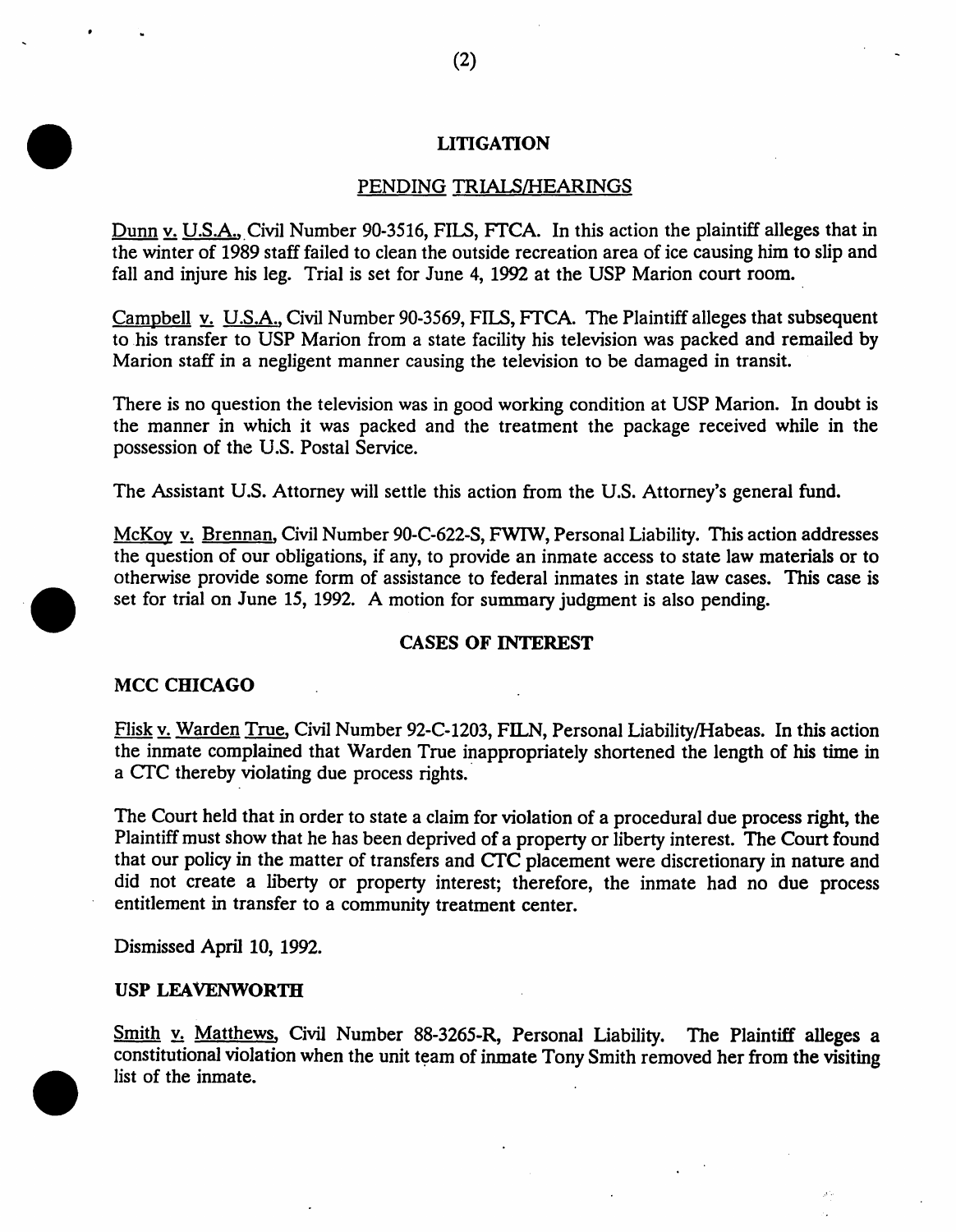The basis for this action was information received by staff that inmate Smith's wife was to bring narcotics into the facility. Although a strip search revealed no drugs, the unit team removed Ms. Smith from the inmate's visiting list.

The Court held that there is no absolute right to visitation in the prison setting and that prison visiting is subject to prison regulations and such regulations are valid if they are reasonably related to legitimate pedological objectives.

In this action, the court concluded that no liberty interests existed and that Plaintiff had no due process entitlement to visiting a prison inmate. Additionally, staff were within their discretion to order a search of a visitor for ccntraband on the basis of reliable confidential information.

Dismissed May 18, 1992.

· .. ' ..

# FCI ENGLEWOOD/OXFORD

Green v. Brennan, Civil Number 91-N-1843, FCO, Personal Liability. Plaintiff alleged that policies at the FCI Oxford regarding inmate correspondence are unconstitutional. Further, that he received certain disciplinary reports and that he was denied a transfer to FCI Englewood in retaliation for filing law suits.

The Court found the complaint defective for a number of reasons including, improper venue, improper defendants, the inapplicability of respondeat superior, and that all defendants acted within the constraints of the applicable policy and therefore enjoyed qualified immunity.

Dismissed March 4, 1992.

#### STAFF TRAVEL AND LEAVE

| Daryl  | June $1-5$ | FCC Colorado        |
|--------|------------|---------------------|
|        | June 7-13  | Harvard Law School  |
| Mike   | June 15-19 | House Hunting Trip  |
| Gary   | June 3     | <b>Annual Leave</b> |
| Jackie | June 11-12 | <b>Annual Leave</b> |
|        |            |                     |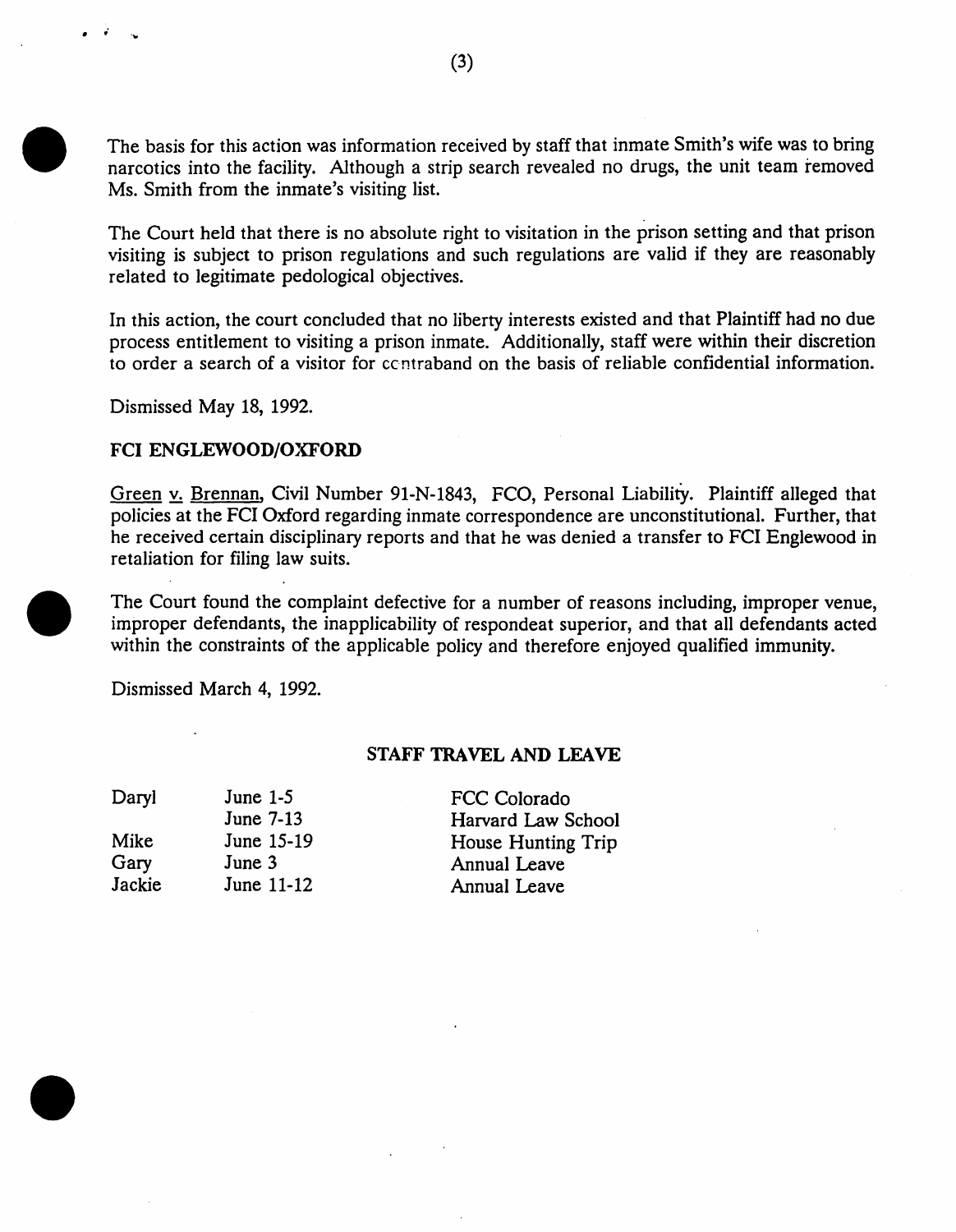$\mathtt{supp}$ 

UNITED STATES GOVERNMENT



DATE: 1992 July 3, .<br>ATTN OF: John R. Shaw, Regional Counsel<br>North Central Region JUNE '92 SUBJECT: **MONTHLY REPORT** TO:

Wallace H. Cheney, Assistant Director General Counsel and Review

#### FEDERAL TORT CLAIMS ACT/EMPLOYEE CLAIMS

| Received                  | 52  |
|---------------------------|-----|
| Personal Property         | 31  |
| Personal Injury           | 21  |
| <b>Wrongful Death</b>     | 00  |
| Closed                    | 74  |
| Overdue at End of Month   | 23  |
| Pending at End of Month   | 189 |
| Paid in Month             | 22  |
| TOTAL PAID:<br>\$2,443.28 |     |

The total paid figure represents claims reported in previous months and updated to the current month when offers of settlement were accepted or paid.

There was one (1) medical treatment related claim to report for this period.

#### **LITIGATION**

| <b>New Actions Received</b> | 30  |
|-----------------------------|-----|
| - Habeas                    | 10  |
| - Personal Liability        | 13  |
| - Tort                      | 06  |
| - Injunctive/Other          | 01  |
| Closed                      | 08  |
| Pending (Since 1-1-88)      | 494 |

OPTIONAL FORM NO. 10 OPTIONAL FORM NO. 19<br>(REV. 1–80)<br>GSA FPMR (41 CFR) 101–11.6 5010-114

 $\hat{\phantom{a}}$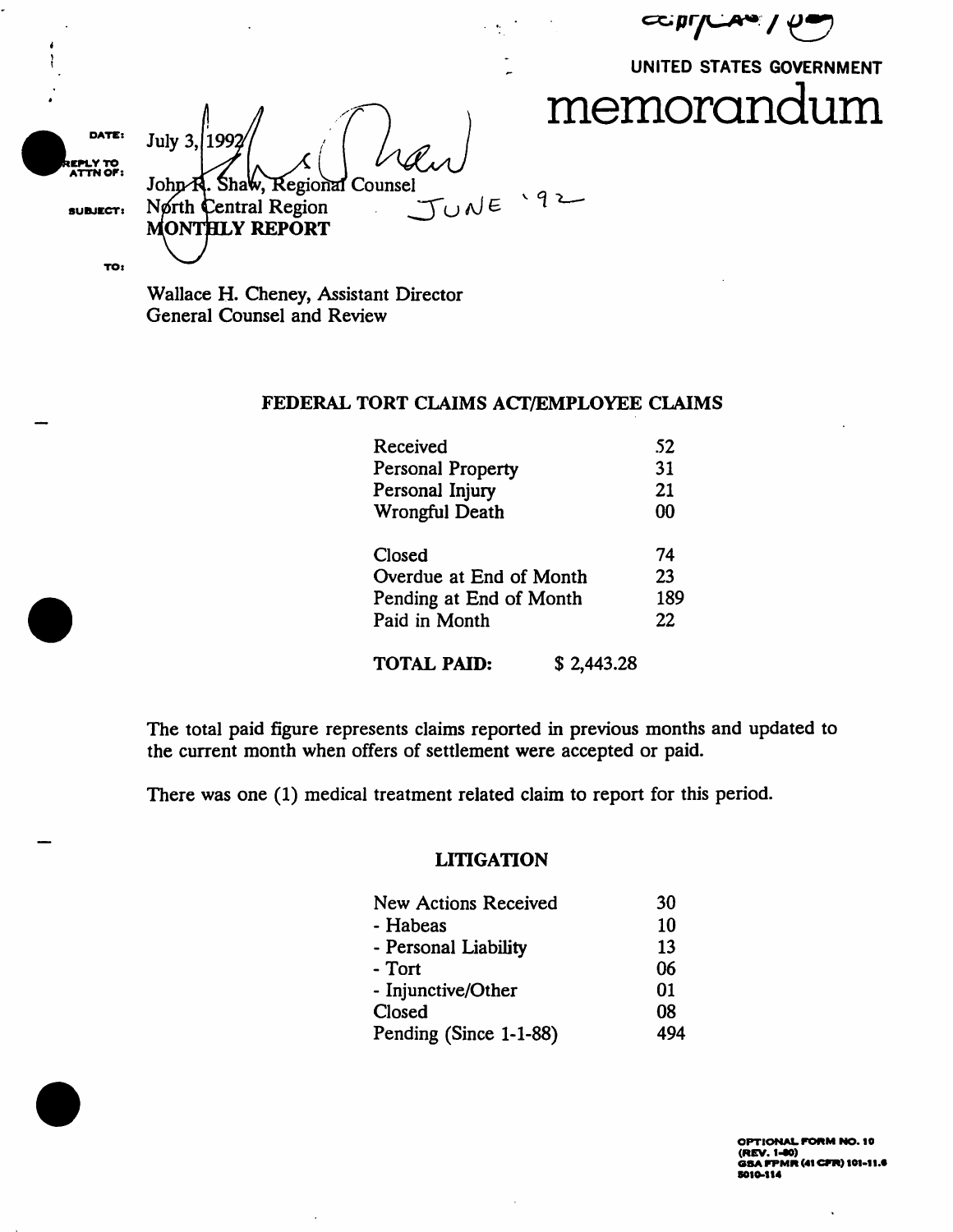## LITIGATION

#### PENDING TRIALS/HEARINGS

No reports of pending litigation for the month of July were received from facilities within this region.

#### CASES OF INTEREST

#### USP MARION:

Ferries v. Fenton, et aI., Civil Number 80-4240, FILS, Personal Liability. In this action the plaintiff alleged defendants violated his First, Fifth, Eighth and Ninth Amendments rights. The complaint appears to allege that the Warden personally had the plaintiff locked in segregation in order to have adverse disciplinary reports in his file, which in tum would lead to his parole rejection by the Parole Commission.

On May 29, 1992, the district Judge dismissed the action with prejudice for plaintiffs failure to comply with the Court's Order directing the plaintiff to make himself available for deposition no later than April 1, 1992. The record indicated that the plaintiff, who was represented by counsel, had more than four months to make himself available for deposition and on at least six occasions failed to appear for deposition as scheduled. The Court found the explanations for plaintiffs failure to appear as directed insufficient to excuse his disregard for the Court's clear and unequivocal Order.

Greene y United States of America, Civil No. 87-3901-PMF, FILS, FfCA. In this action the plaintiff claims the staff did not adequately protect him from the attacks of fellow inmates on two separate occasions. The first alleged attack took place in April of 1989, when an officer let an inmate into the law library, where the plaintiff was located, and the inmate proceeded to physically attack the plaintiff. The second alleged incident took place in November of 1989, when an inmate obtained a bucket of hot water from the shower and threw it on the plaintiff.

On June 6, 1992, judgment was ordered in favor of the defendant, concluding that plaintiff failed to prove breech of duty and actual injury. Staff had absolutely no reason to anticipate the two attacks which were done by different inmates. There was no history of trouble between the plaintiff and the other inmates involved in the incidents. In addition, plaintiff was seen by medical staff following each of the incidents and found no significant injuries which could be attributed to the events.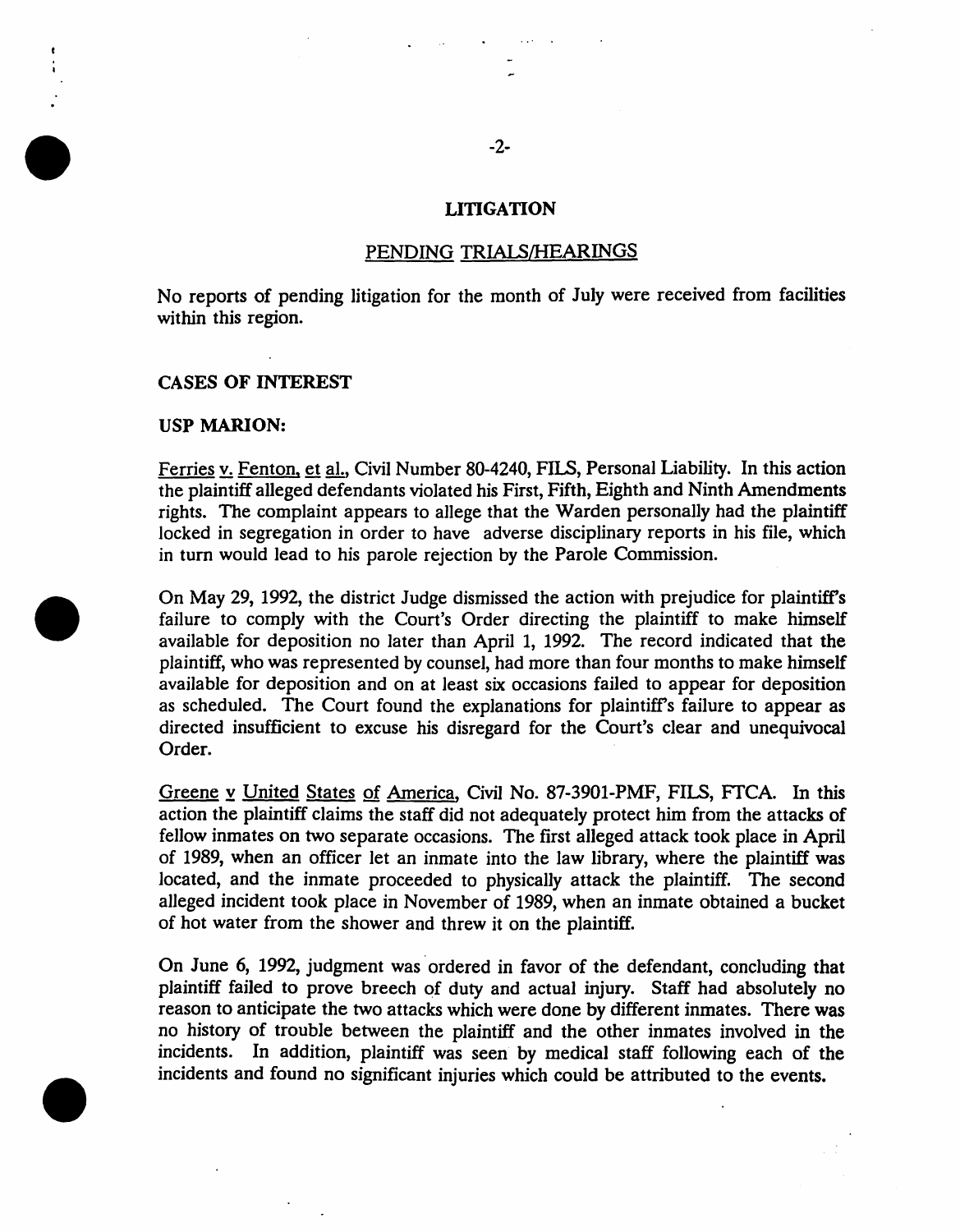Dune v. United States of America, Civil No. 90-3516-WDS, FILS, FTCA. In this action the plaintiff alleges that he slipped and fell on ice and snow in a recreation cage on three separate occasions during December 1989.

An evidentiary hearing was conducted at the penitentiary on June 4, 1992. On two of the occasions the plaintiff alleges to have fallen, he failed to prove two necessary elements, staff negligence and/or breach of duty and actual damage or injury. It was determined staff used ordinary care when cleaning the cages so that inmates could use them for recreation and that staff warned inmates that certain areas might still be slick. Additionally, plaintiff was seen by medical staff on both occasions and found to have suffered no injuries, nor sustained any loss.

On the other occasion plaintiff failed to prove that he had even participated in outdoor recreation on the day in question. The credible evidence established that plaintiff did not recreate as he claimed. Segregation logs were used as evidence.

As result of this hearing, judgment was entered in favor of the defendant on June 15, 1992.

# USP LEAVENWORTH

Grant y. Matthews, et al., Civil No. 89-3194-R, FKS, Personal Liability. In this action, the plaintiff brought a civil rights action in May 1989, alleging violation of his First and Eighth Amendment rights by the defendants. Plaintiff was seeking damages in the amount of \$270,000.00. Defendants asserted that they were immune from suit based on qualified immunity.

The incident of which the plaintiff complains took place in March of 1989. Plaintiff was assigned to Food Service and informed his supervisor that he could not serve food that day because there was meat on the menu. Taking this into consideration, the supervisor gave the inmate plastic gloves and directed him to serve the gravy, peas and soup. Plaintiff once again refused, on the grounds that there was meat in the soup. The supervisor repeated the order and plaintiff refused to comply; thus, he received an incident report and was placed in administrative segregation.

An investigation was conducted and a disciplinary hearing was held. Plaintiff claimed to be of the Rastafarian faith. Evidence at the hearing included a statement by the institution's Chaplain· that the Rastafarian faith did not prohibit serving meat to another. The DHO concluded the plaintiff was guilty and imposed sanctions.

After a review of the record and case law, the court agreed that defendants were entitled to qualified immunity. Plaintiffs's supervisor took steps to remove him from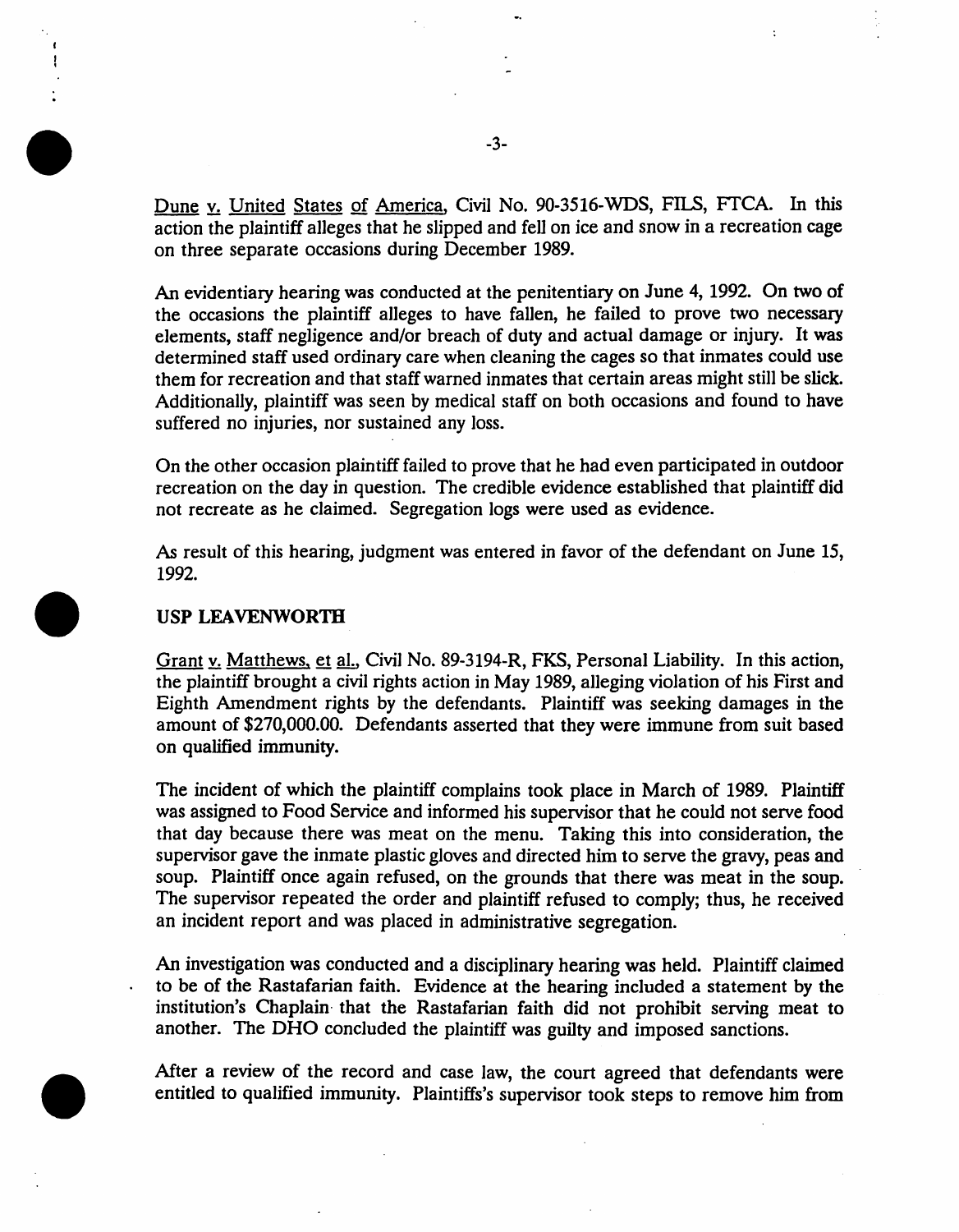his assignment upon the inmate's initial complaint and issued plastic gloves to eliminate actual contact with the food. The disciplinary board verified the tenets of the Rastafarian faith by consulting with practicing Rastafarian outside the penitentiary, sanctions imposed on the plaintiff were done only after investigation and determination that the plaintiff's belief was not based on religious teachings but on personal preference. Employees acted in compliance with BOP policy and BOP policy did not require it's institutions to defer to such personal preferences.

Action was dismissed and all relief denied on June 12, 1992.

Bagguley v. Matthews, et al., Civil No. 88-3486-R, FKS, Personal Liability. In this action plaintiff is alleging due process violations and is seeking damages as well as declaratory relief. Plaintiff has based his claim on the Warden's refusal to request a waiver of his committed fine, thus keeping the plaintiff from qualifying for a transfer to the country of his citizenship for completion of his sentence.

Upon the courts review of the records, applicable regulations and case law, it was determined that the defendants had not violated the plaintiff's due process rights. Plaintiffs request for transfer was denied by the Office of Internal Affairs on August 30, 1988. Bagguley unsuccessfully challenged the denial for transfer, Bagguley v. Bush, 953 F.2d 660 (D.C. Cir. 1991), cert. denied, 112 S.Ct. 1698 (1992). Furthermore, there was nothing in the regulations which could be reasonably construed as establishing specific directives or mandating a particular outcome when specified circumstances occur. The Warden had no duty to seek permission from the sentencing court to pursue transfer when plaintiff had not satisfied his committed fine or to otherwise assist plaintiff in efforts to obtain a waiver of the fine; the decision to do so is discretionary.

The Court rejects plaintiffs claim of a deprivation of his constitutional rights and case was dismissed and all relief denied on June 3, 1992.

# FCI OXFORD

'.

McKoy y. Brennan, et al., Civil No. 90-C-622-S, FWIW, Personal Liability. In this action filed in September of 1990, plaintiff alleges that he was denied his constitutional right of access to the courts based on his allegations that the defendants denied him access to the Wisconsin Statutes.

In April of 1992, defendants filed a motion for summary judgment pursuant to Rule 56 of the Fed. R. Civ. Proc. Upon review of the following facts, defendant's motion for summary judgment was granted on June 10, 1992.'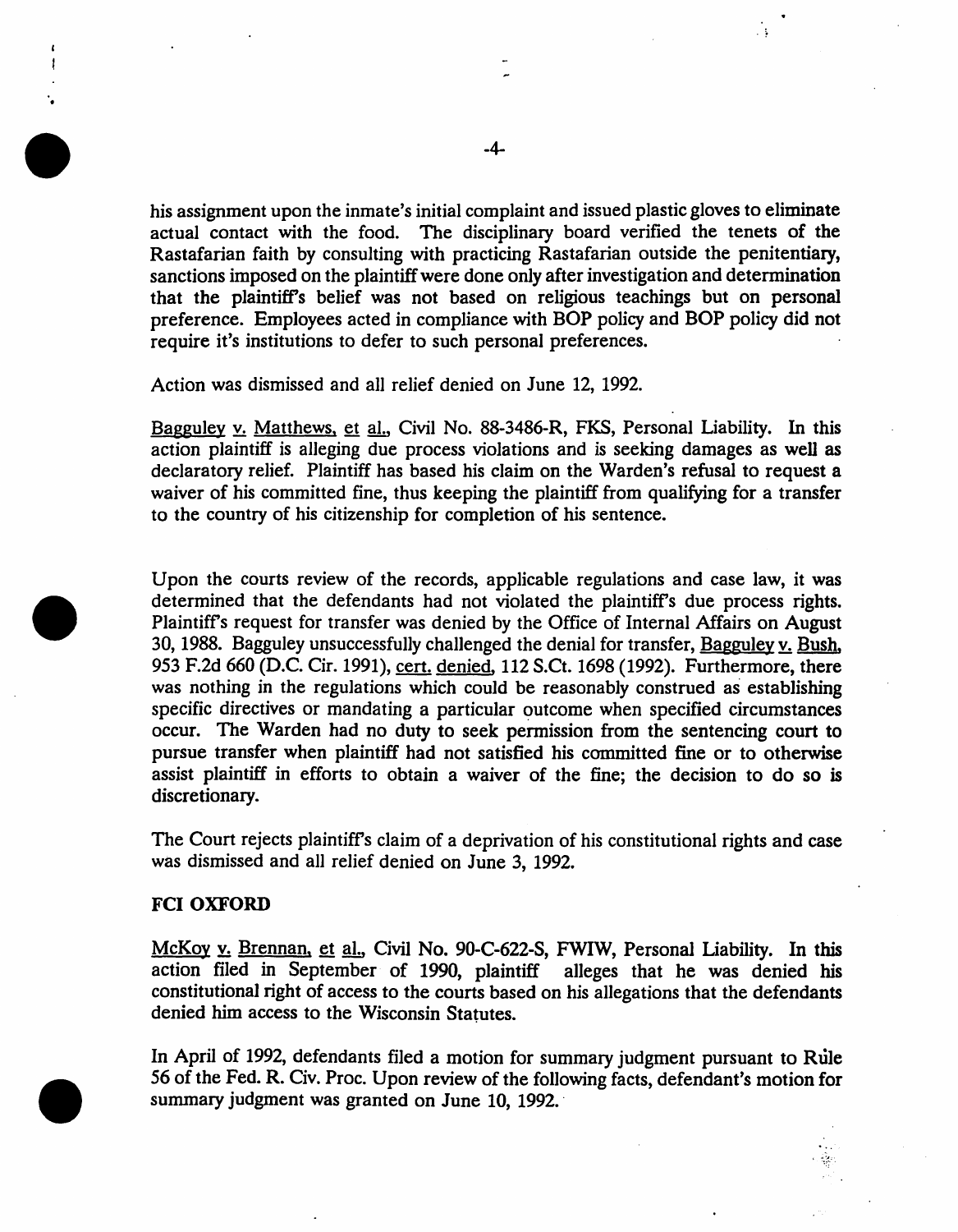On May 28, 1990, plaintiff requested two books from the Wisconsin Statutes. On June 1, 1990 he was told by one of the defendants that the books were unavailable because they were on reserve for use by inmates enrolled in a college political science course. On August 13, 1990, the plaintiff submitted a complaint to another of the defendants . concerning the denial of his request for the Wisconsin Statutes. This defendant advised the plaintiff that the books were not part of the FCI law library and referred him to the Legal Assistance to Institutionalized Persons Program (LAIP).

The Court concluded that a prison has no duty to provide state law library material if an inmate chooses not to accept adequate alternative services, Corigain v. Miller, 708 F.2d 1241, 1250 (7th Cir. 1983). It was undisputed that there was an adequate alternative resource (LAIP) available to the plaintiff which he failed to utilize. Plaintiff would also have to demonstrate that he was prejudiced in a state legal action by the defendant's actions, in order to prevail on a claim of denied access to the courts. Hossman v. Spradlin, 812 F.2d 1019 (7th Cir. 1987). There was no evidence that he was prejudiced in any way. Accordingly, the Court found that the defendants did not violate plaintiffs constitutional right of access to the courts.

# FPC DULUTH

Abodeely et a1. v. United States v. St. Luke's Hospital, Civil No. 5-89-122, FMN, FfCA. Plaintiffs in this action were alleging negligence on the part of medical staff in performing reasonable and necessary examinations, diagnosis, treatment and delayed transportation to the hospital resulting in permanent injury to his heart. He was seeking \$750,00.00 in damages and his wife was seeking \$100,000.00 in damages. None of the medical personnel included in this action were employees of the government. They were employed by St. Luke's Hospital which is a contractor of the government.

A compromise and settlement was reached by all parties in June 1992. The United States agreed to pay the plaintiffs twenty-two thousand five hundred dollars (\$22,500.00) in full settlement of any and all claims of injury, death or property damage arising from the same subject matter as the above action.

#### STAFF TRAVEL AND LEAVE

Daryl Mike Gary Jackie July 6-10 July 10 July 3,27,28,29,30,31 July 22,23,24

DHO Training Last Day at NCRO Annual Leave Annual Leave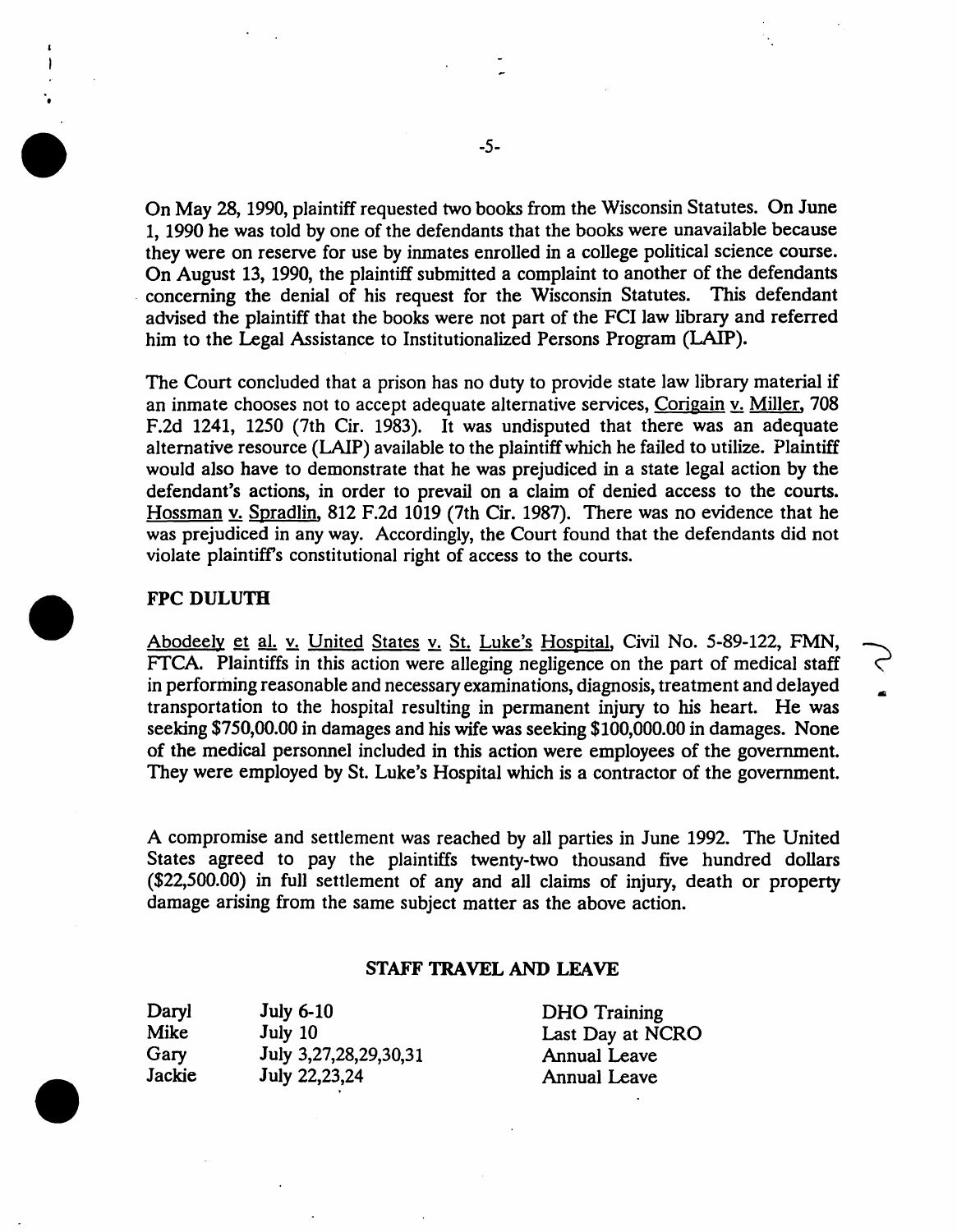# LITIGATION April, May, June 1992

| LOC                                    | <b>NUM</b> | HC | <b>FTC</b> | <b>BIV</b> | <b>OTH</b>                             | <b>ANS</b> | PEN                                                      | <b>CLD</b> | H/T | <b>SET</b>                                   | AWD    |
|----------------------------------------|------------|----|------------|------------|----------------------------------------|------------|----------------------------------------------------------|------------|-----|----------------------------------------------|--------|
| <b>MXR</b>                             |            |    |            |            |                                        |            |                                                          |            |     |                                              |        |
| <b>NER</b>                             |            |    |            |            |                                        |            |                                                          |            |     |                                              |        |
| <b>SER</b>                             |            |    |            |            |                                        |            |                                                          |            |     |                                              |        |
| <b>NCR</b>                             | 173        | z4 | 13         | $ $ 34     | O2                                     |            | 494                                                      |            |     |                                              |        |
| <b>SCR</b>                             |            |    |            |            |                                        |            |                                                          |            |     |                                              |        |
| <b>WXR</b>                             |            |    |            |            |                                        |            |                                                          |            |     |                                              |        |
| CO                                     |            |    |            |            |                                        |            |                                                          |            |     |                                              |        |
| <b>TOT</b><br><b>Contract Contract</b> | $\sim$     |    | استحقا     |            | in a main that an an an an an an an an |            | والتقاربون والمستقل والمستحلة الأنابي والمتراث والمتناوب | --         |     | the control of the control of the control of | $\sim$ |

#### NARRATIVE ANALYSIS

#### DEFINITIONS

LOC - LOCATION NUM - NUMBER OF TOTAL LAWSUITS FILED IN QUARTER HC - NUMBER OF HABEAS CORPUS ACTIONS FILED PTC - NUMBER OF FTCA ACTIONS FILED BIV - NUMBER OF BIVENS ACTIONS FILED OTH - OTHER ACTIONS FILED ANS - NUMBER OF LITIGATION REPORTS CONPLETED PEN - PENDING CLD - NUMBER OF ACTIONS CLOSED H/T - NUMBER OF HEARINGS OR TRIALS (INCLUDE INFO IN NARRATIVE) SET - NUMBER OF SETTLEMENTS (INCLUDE INFO IN NARRATIVE) AWD - NUMBER OF AWARDS (INCLUDE INFO IN NARRATIVE) GOVERNMENT ACTION AND DATE OF ACTION - (INCLUDE IN NARRATIVE)





 $\mathbf{r}$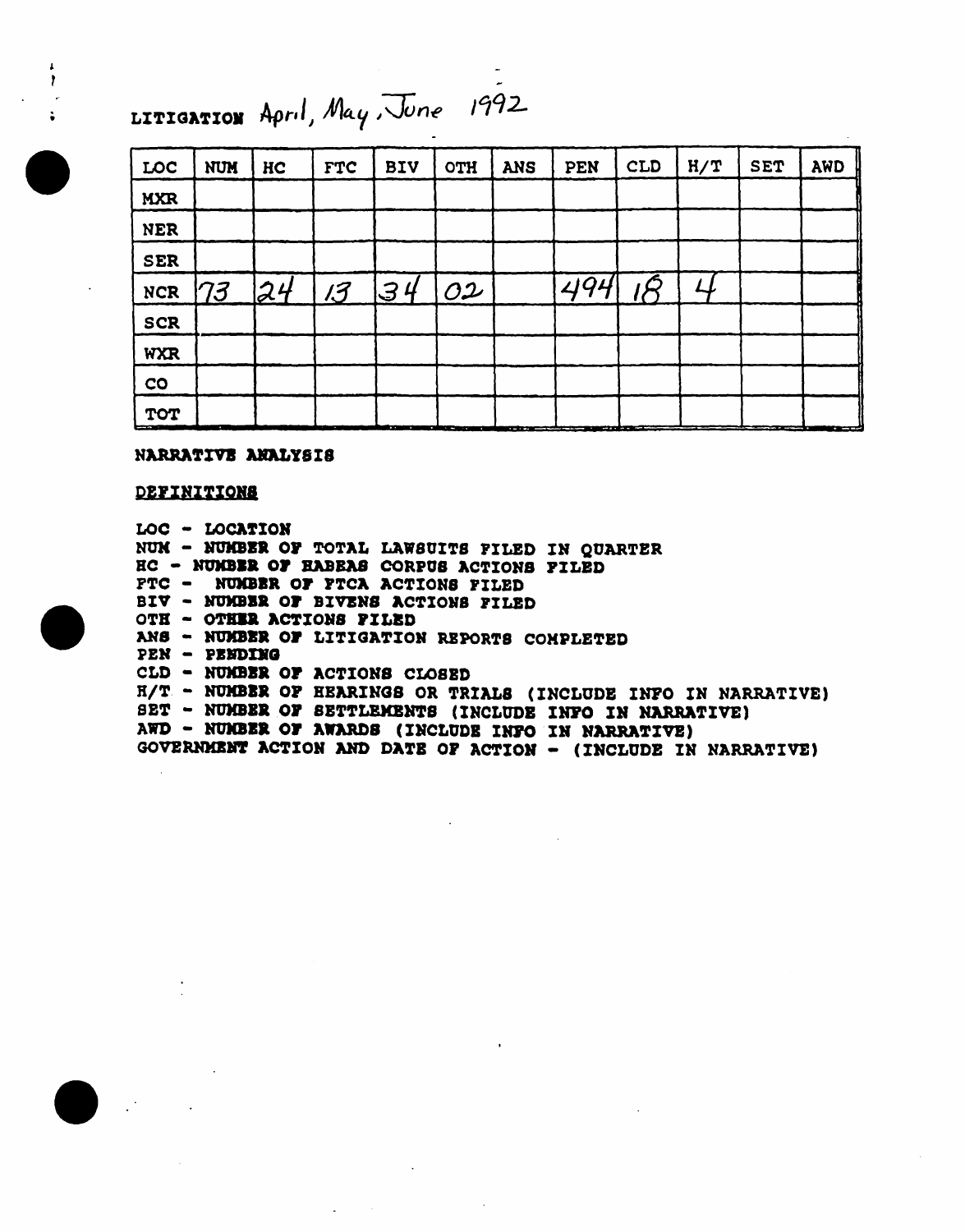TORT CLAINS April, May, June 1992

| فستلا الكاستان والبار<br>LOC | <b>NUM</b> | provided a company of the company<br>PROP | PI                                                                                                                   | the contract and the property of<br><b>APPR</b> | هدمه<br>AMT | <b>DEN</b> | <b>CONTINUES IN THE CONTINUES</b><br><b>PEND</b> | OD | A/O | A/P         |
|------------------------------|------------|-------------------------------------------|----------------------------------------------------------------------------------------------------------------------|-------------------------------------------------|-------------|------------|--------------------------------------------------|----|-----|-------------|
| <b>MXR</b>                   |            |                                           |                                                                                                                      |                                                 |             |            |                                                  |    |     |             |
| <b>NER</b>                   |            |                                           |                                                                                                                      |                                                 |             |            |                                                  |    |     |             |
| <b>SER</b>                   |            |                                           |                                                                                                                      |                                                 |             |            |                                                  |    |     |             |
| <b>NCR</b>                   |            |                                           | 123 87 36 22 44328 101 189 23                                                                                        |                                                 |             |            |                                                  |    |     |             |
| <b>SCR</b>                   |            |                                           |                                                                                                                      |                                                 |             |            |                                                  |    |     |             |
| <b>WXR</b>                   |            |                                           |                                                                                                                      |                                                 |             |            |                                                  |    |     |             |
| <b>TOT</b>                   |            |                                           | <u> Andreas Anna Ann an Chuireachd ann an Chuireachd ann an Chuireachd ann an Chuireachd ann an Chuireachd an Ch</u> |                                                 |             |            |                                                  |    |     | ___________ |

#### NARRATIVE ANALYSIS

#### DEFINITIONS

 $\ddot{}}$ 

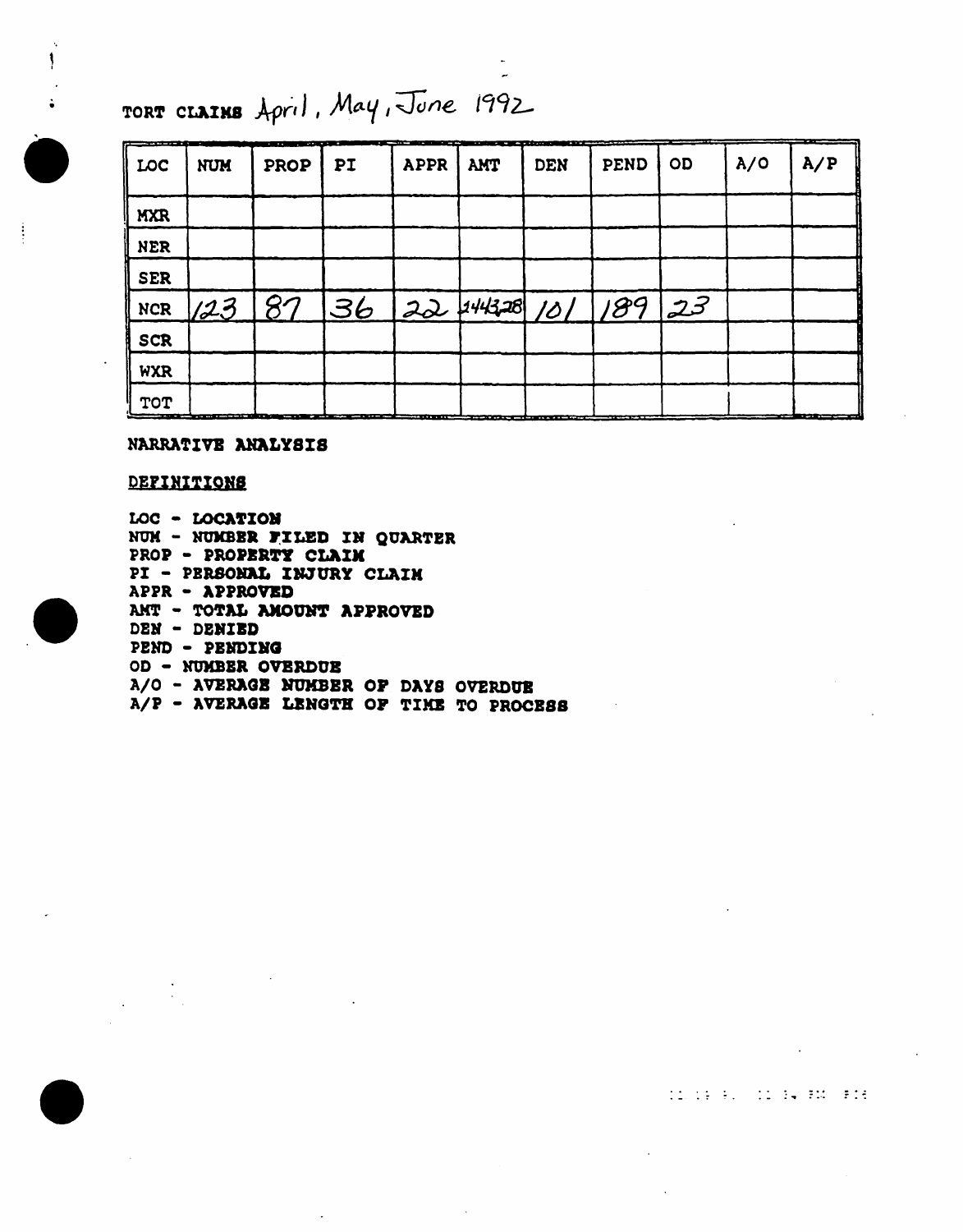

**U.S. Department of Justice Federal Bureau of Prisons** North Central Regional Office

Tower II, 8th Floor 400 State Street Kansas City, KS 66101-2421

August 9, 1999

# MEMORANDUM FOR CHRISTOPHER ERLEWINE. ASSISTANT DIRECTOR/GENERAL COUNSEL GENERAL COUNSEL AND REVIEW DIVISION

FROM:

JOHN R. SHAW, Regional Counsel

**SUBJECT:** 

**Monthly Report (July, 1999)** 

# LITIGATION, CLAIMS, AND ADMINISTRATIVE REMEDY STATISTICS

**LITIGATION:** 

| inst       | num | hc  | ftc | biv | oth | ans | pen | cid           | h/t | set | awd  |
|------------|-----|-----|-----|-----|-----|-----|-----|---------------|-----|-----|------|
| <b>NCR</b> | 32  | . . |     |     |     | 19  | 524 | $\sim$<br>. . | 10  |     | 0.00 |
|            |     |     |     |     |     |     |     |               |     |     |      |

#### **Total cases for Calendar Year 319**

NUM - Number of total lawsuits filed in the month

HC - Number of habeas corpus actions filed in the reporting period

FTC - Number of FTCA actions filed

**BIV - Number of Bivens actions filed** 

OTH - Number of other actions filed, e.g., mental health, mandamus

ANS - Number of litigation reports completed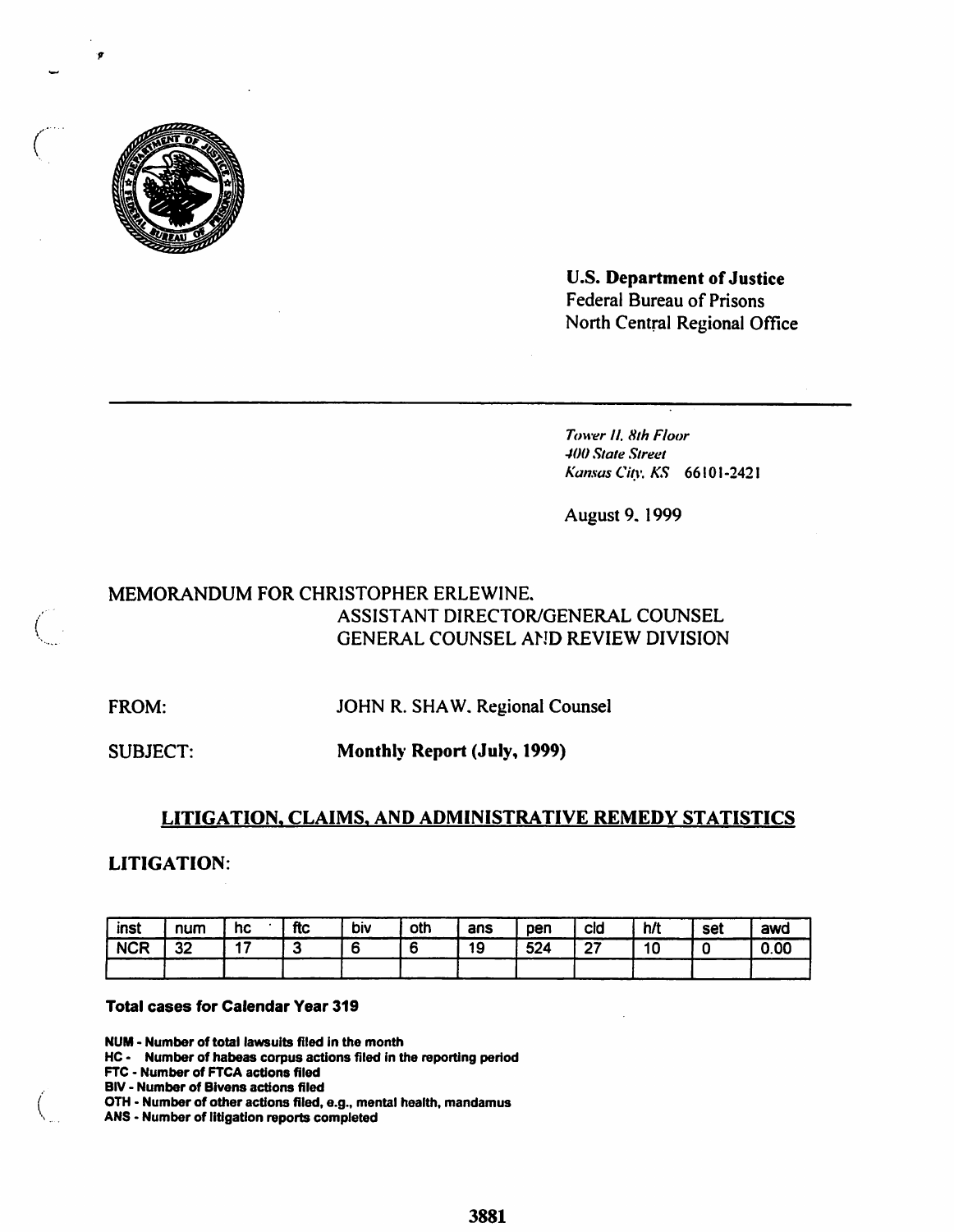# North Central Region Regional Counsel Monthly Report June, 1999 Page 2

¥

PEN - Number of cases pending CLD - Number of cases closed H/T - Number of hearings or trials (include in narrative) SET • Number of settlements (Include in narrative) AWD - Number of Awards (include in narrative) ADMINISTRATIVE CLAIMS:

| <b>JAN</b> | I FEB | MAR   APR   MAY   JUN   JUL   AUG   SEP   OCT |    |    |    |  | <b>NOV</b> | DEC |
|------------|-------|-----------------------------------------------|----|----|----|--|------------|-----|
| 167        | 70    | 99                                            | 88 | -- | 68 |  |            |     |

#### ADMINISTRATIVE REMEDIES

| <b>JAN</b> | FEB | MAR   APR   MAY   JUN   JUL   AUG   SEP |     |     |     |     |  | $\overline{OCT}$ | I NOV | DEC |
|------------|-----|-----------------------------------------|-----|-----|-----|-----|--|------------------|-------|-----|
| 188        | 208 | $\frac{228}{}$                          | 215 | 207 | 230 | 192 |  |                  |       |     |

#### Total for Calendar Year 1468

# FREEDOM OF INFORMATION ACT/PRIVACY ACT REQUESTS

|                         | PRIVACY FOIA<br><b>ACT</b> |    |
|-------------------------|----------------------------|----|
| <b>ACTUAL ON-HAND</b>   | 34                         |    |
| <b>ACTUAL RECEIVED</b>  | 35                         |    |
| <b>ACTUAL PROCESSED</b> | 49                         | ۱٥ |
| <b>ACTUAL BACKLOG</b>   |                            |    |

#### Total for Calendar Year 486

 $\left(\right)$ 

Backlog represents those requests which have not been responded to within the twenty work days target set by DOJ.

#### ADVERSE DECISIONS

Robinson v. J.W.Booker, Atchison. v. J. W. Booker, Broderick v. J. W. Booker, Gentle v. Booker, and Thompson v. Booker. USP Leavenworth. District of Kansas

U.S. District Court Judge, Richard D. Rogers recently decided that the BOP cannot use court-imposed sentence enhancements to deny inmates early release eligibility under 18 U.S.C. § 3621 (e)(2)(B). The court ordered the BOP to reconsider the inmates for early release. This case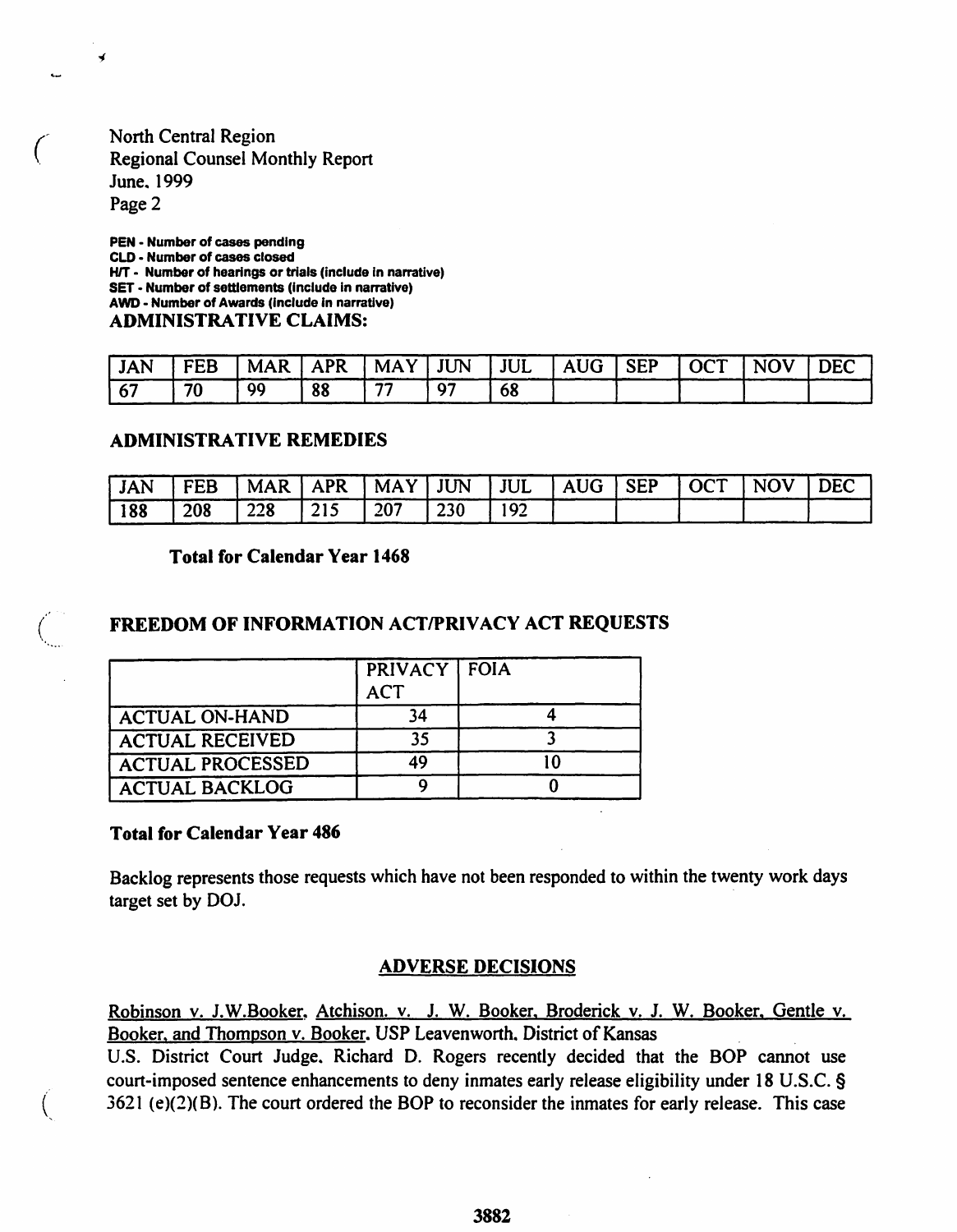North Central Region<br>Regional Counsel Monthly Report June, 1999 Page 4

for lack of prosecution.

#### PENDING CASES OF INTEREST

Collins v. LaVallee, USP Florence. District of Colorado

Defendants' motion to dismiss/summary judgment denied due to difference of material fact. USAO filed motion for extension of time in which to answer due to possibility that DOJ will take over case. The Government has withdrawn representation authority for three of the four named defendants. DOJ also withdrew on the fourth defendant, however, procured private counsel at government expense for that defendant. This case involves alleged improper use of force against the plaintiff. Investigation continues.

#### Chong-Won Tai v. U.S., et al. FCI Pekin. N.D. Illinois

FTCA action filed in the Northern District of Illinois stemming from a bus accident in May of 1996. Representation requests are being completed for the individual defendants so that a motion to remove them from the case can be filed.

#### Massey and Otten v. Helman, et al. FCI Pekin, C.D. Illinois

Appeal of class action medical case. Case has been set for oral argument before the Seventh Circuit on Wednesday. September 8, 1999 at 9:30 a.m..

#### Clark v. Keohane, et aI., USMCFP Springfield. W.O. Missouri

Plaintiff alleged that he suffered from chronic myelogenous leukemia and that he required an autologous bone marrow transplant in order to survive.

#### David Crocker, et al. v. T. Durkin, et al., USP Leavenworth. District of Kansas

In this Bivens-styled action, the four plaintiffs allege that defendants actions were unjust and arbitrary in connection with decisions made concerning religious issues involving the Nation of Islam.

#### Turner v. USA, USP Florence, District of Colorado

Failure to protect case arising from inmate assault at USP. Government's Motion to dismiss denied last month. Draft answer provided to USAO. We have encountered unusual difficulties in the defense of this matter. One of the involved staff has recently pleaded guilty to violation of civil rights.

#### Sousa v. U.S.A., et al., USMCFP Springfield. W.D. Missouri

Plaintiff alleged that medical professionals mistakenly diagnosed his medical condition and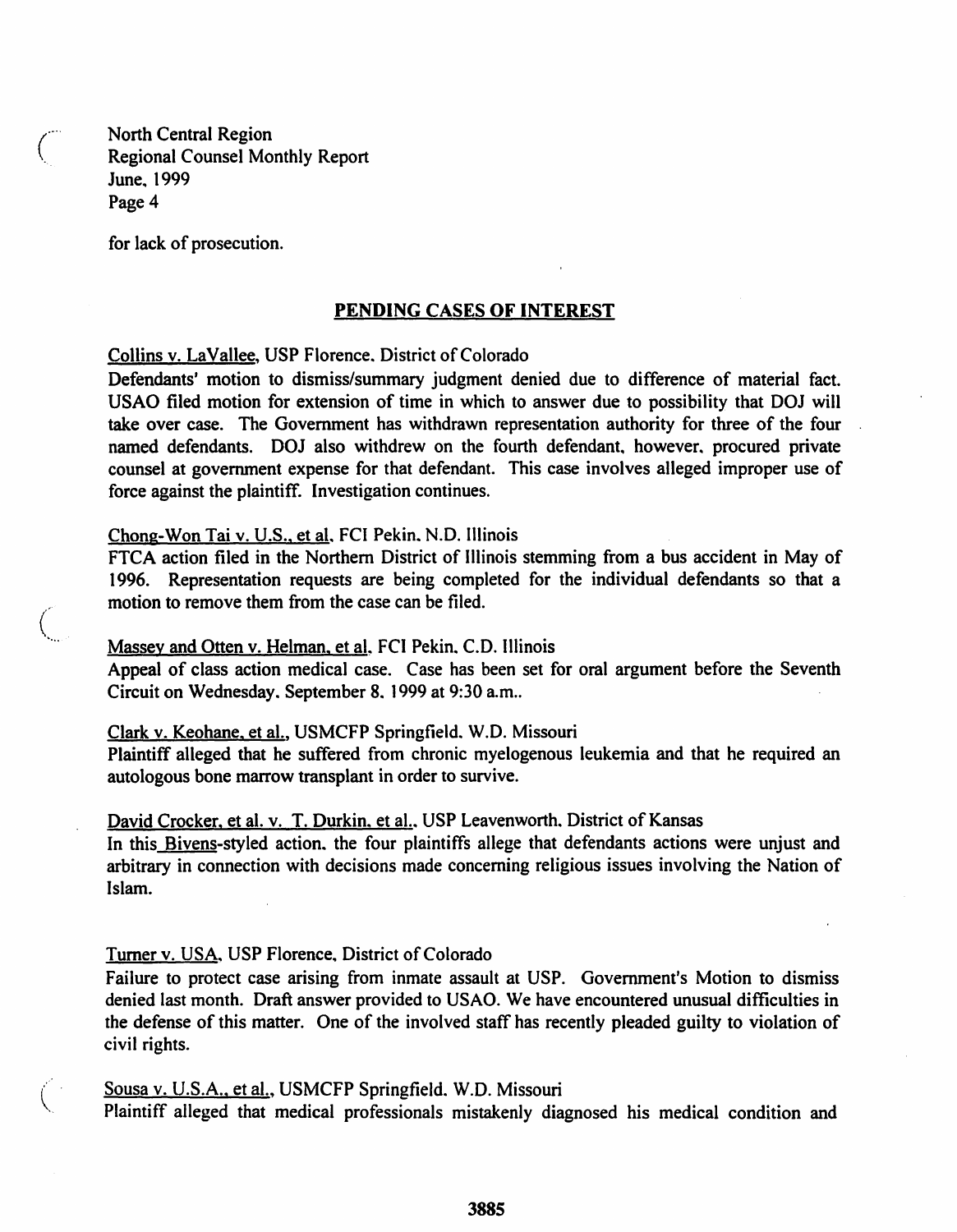North Central Region Regional Counsel Monthly Report June, 1999 Page 5

removed his right lung pursuant to an unnecessary medical procedure.

#### Boyce v. Cooksey, ADX Florence and NCRO. District of Kansas

Christopher Boyce, convicted spy. prison escapee. and bank robber, has sued Mr. Hershberger and Mr. Cooksey after being designated to ADX Florence. He was placed in the ADX for both safety and security reasons. The BOP has filed a motion for summary judgment and opposing counsel continues to find reasons to file additional or supplemental responses. The latest supplement seeks to move Boyce because a management variable was not approved for Boyce in a timely manner.

# Barnett v. Knowles, USP Florence. District of Colorado

Bivens action alleging a defendant spoke to an inmate improperly and that staff member was subsequently disciplined. Plaintiff asserts he was retaliated against by the other defendants and that this retaliation took the form of assault. Plaintiff filed a response to the defendants' motion to dismiss. Previously granted representation for certain of the defendants is being reconsidered by DOJ.

#### Bracciodieta v. Holt. USP Florence. District of Colorado

TRO hearing held on July 22. via video-conferencing. Plaintiff requested to not be celled with two other inmates, be given protective custody status and be transferred. Adverse R and R issued on August 3, 1999, in which the Magistrate Judge found that the plaintiff had met the burden of proof for the issuance of injunctive order. Magistrate recommended that the plaintiff be housed alone until his transfer. Objections to the recommendation to be filed.

# RELIGIOUS FREEDOM RESTORATION ACT CASES

Kikumura v. Hurley. FCI Florence. District of Colorado

RFRA case involving denial of pastoral visit at AOX. OOJ paying for outside counsel. Outside counsel filed motion to dismiss claims and status conference was held. Court allowed plaintiff until July 1 to file response to Motion to Dismiss. DOJ appeared on behalf of the defendants in their official capacities, arguing that even under the RFRA standard, the actions of the defendants were appropriate.

# HEARINGS AND TRIALS

# USA v. Reyes-Lopez, FCI Waseca. District of Minnesota

 $\binom{r}{r}$ 

(.,

Inmate on inmate assault prosecution. While there was clear evidence that the defendant stuck the victim with an iron. the jury returned a not guilty verdict after only two hours. Interviews of jurors revealed that they believed the defendant acted in self-defense even though the victim was sleeping at the time of the attack. Matt Tyeite provided assistance at trial.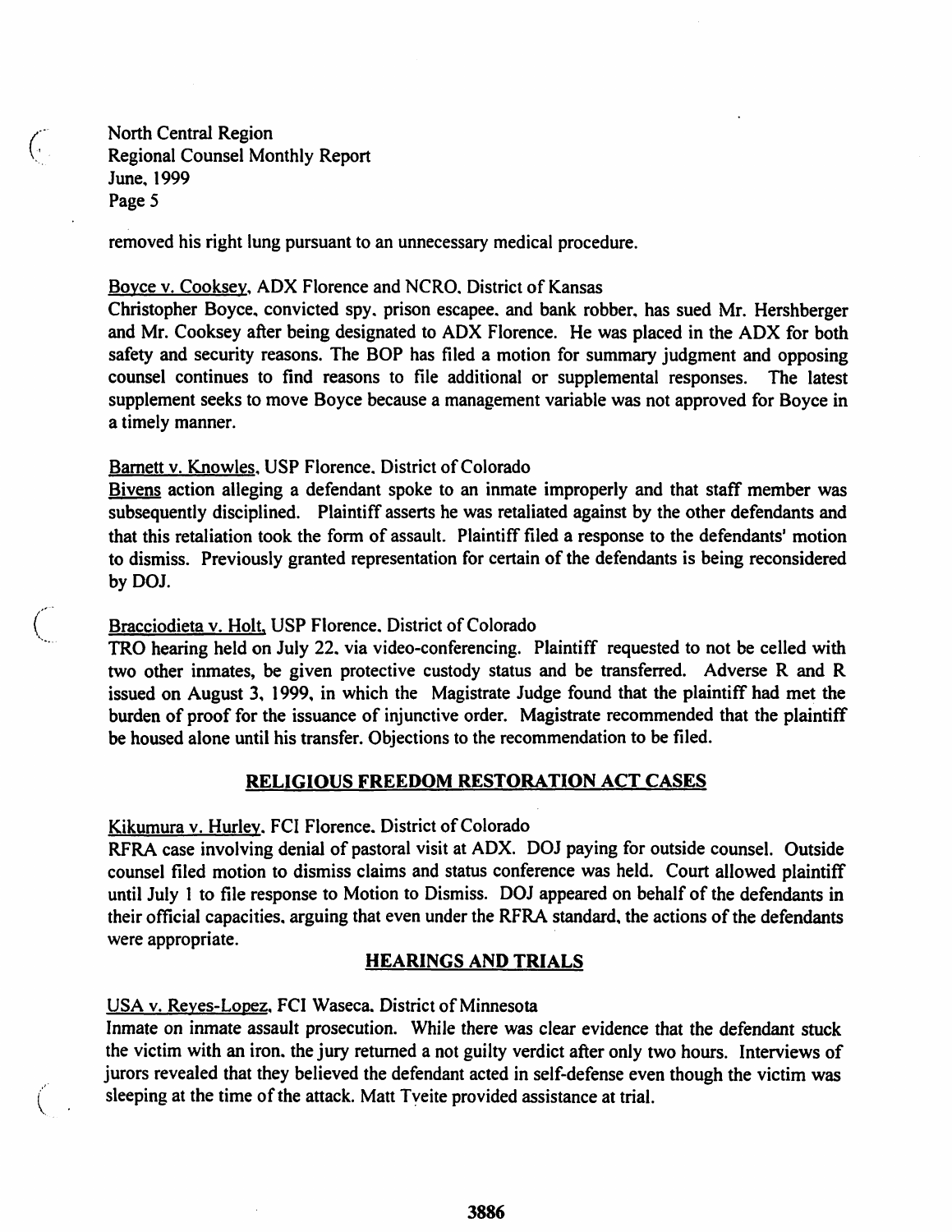North Central Region \ Regional Counsel Monthly Report June, 1999 Page 6

 $\mathcal{C}^{\mathbb{R}}$ 

 $\left($ ...

USA v. McElhiney, USP Leavenworth. District of Kansas

Drug conspiracy prosecution of Aryan Brotherhood inmates. Jury deadlocked at 10-2 with only two jurors finding the inmate not guilty. Mary Ellen Doucette and Rick Winter provided Mary Ellen Doucette and Rick Winter provided substantial assistance to the U.S. Attorney's Office in this matter. Additionally, Paul Pepper and Jenifer Grundy spent plenty of time coordinating witness interviews. A new trial will take place in September 1999.

#### UPCOMING HEARINGS OR TRIALS

Okai v. Verfurth, et ai., FCI Greenville, S.D. Illinois

This Bivens action alleging excessive use of force during the aftermath of the 1995 disturbance is set for jury trial on Thursday. August 26. 1999. District Court Judge Murphy has ordered eleven inmates from several BOP institutions to be transferred to the Southern District of Illinois to testify on Okai's behalf.

United States v. David Michael Sahakian. United States v. Joseph L. Tokash, United Sates v. Rodney Allen Dent, United Sates v. Scott Lee Martin, United Sates v. Mitchell E. Kolb, United Sates v. John Derel Usher, USP Marion. Southern District of Illinois.

An initial appearance and arraignment was held in the above cases on July 7, 1999. The above named inmates are charged with possession of a prohibited object in violation of 18 U.S.C. § 1791(a)(2). Jury trial is set for 9:00 AM. September 13, 1999 before Chief U.S. District Judge J. Phil Gilbert in Benton, IL.

#### CRIMINAL MATTERS

USA v. Washington, FCI Pekin, C.D. Illinois Inmate indicted under Title 18 U.S.C. § 1791(a)(2). Initial arraignment set for August 19, 1999.

United States v. David Armstrong, USP Florence, District of Colorado

On July 13. 1999. a former correctional officer pleaded guilty to a one count information charging him with conspiracy to violate the civil rights of inmates in violation of 18 USC § 241. Sentencing range between 51 and 63 months. Sentencing set for mid-September, however, we anticipate it will be continued. This case has received some media coverage and impacted the defense of several on-going civil cases.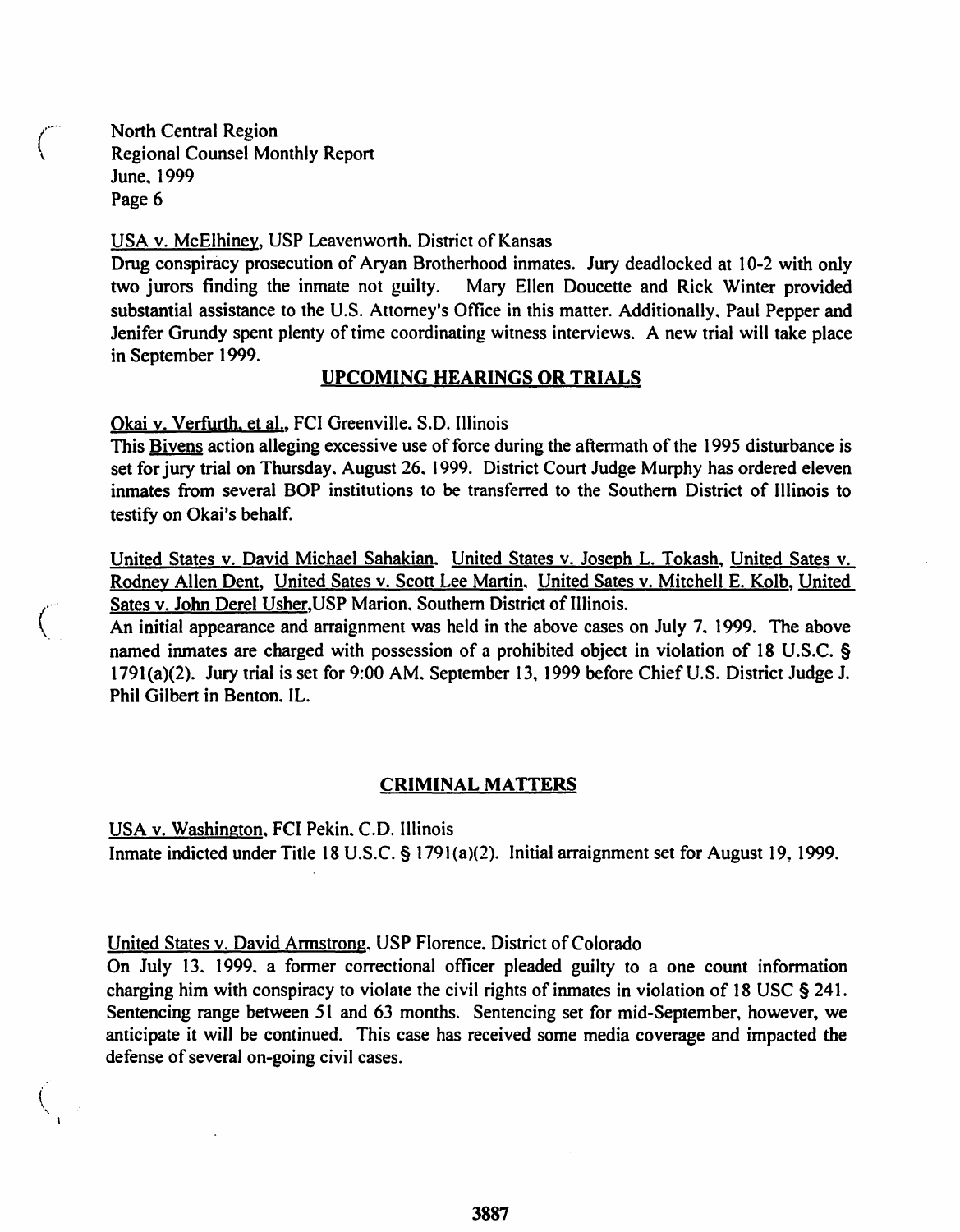North Central Region Regional Counsel Monthly Report June, 1999 Page 3

is in line with previous decisions being appealed to the Tenth Circuit in Scroger, Ward, and Guido. An appeal brief was filed for these cases this month.

#### Grove v. Bureau of Prisons, FPC Duluth, District of Minnesota

U.S. District Court Judge James Rosenbaum held that the BOP was required to apply the old Crimes of Violence program statement to an inmate who had not even entered the residential drug treatment program at the time of filing. The judge held that the inmate had expressed sufficient intent to enter the program and should thus benefit from the rules in place at the time he filed his lawsuit. NCRO Legal is requesting appeal authorization through OGC.

# Anderson v. Tenenbaum. RCH Rochester. District of Minnesota

U.S. District Court Judge Ann Montgomery held that the provisions of 28 C.F.R. § 549.43 were constitutionally inadequate because they did not satisfy due process. She found that FMC Rochester staff must now allow for an administrative hearing before an impartial medical decision maker when a person committed to the custody of the Attorney General has been administered psychotropic medication for a period exceeding twelve months. These hearing will take place in addition to the monthly monitoring program that exists in current BOP policy. NCRO Legal is not seeking an appeal of this ruling.

# SETTLEMENTS OR JUDGMENTS

# Stapleton v. O'Brien, FCI Oxford. Seventh Circuit

Stapleton was denied early release pursuant to  $\S 3621(e)(2)(B)$  because a prior state conviction for Reckless Endangerment was found to be an "aggravated assault." While the BOP prevailed at the district court level, upon further review it was discovered that at the time of the inmate's conviction the state had an "aggravated battery" statute in place. Under the latest protocol for reviewing prior convictions from OGC. if a state has an aggravated battery or assault statute and the inmate was convicted of some other crime. he should not be found to have a prior aggravated assault. As a result of these circumstances the inmate was made eligible for early release.

#### DECISIONS OF INTEREST

Blanche Dyer v. U.S.A., MCC Chicago, N.D.lllinois

 $\binom{1}{2}$ \. An inmate who was at MCC Chicago for two weeks in 1989 filed a tort claim with the U.S. Marshals Service regarding her medical treatment as a pre-trial inmate. U.S. District Court in Iowa granted summary judgment for the government, but the Eighth Circuit reversed and remanded to the U.S. District Court for the N.D. Illinois. District Court Judge dismissed case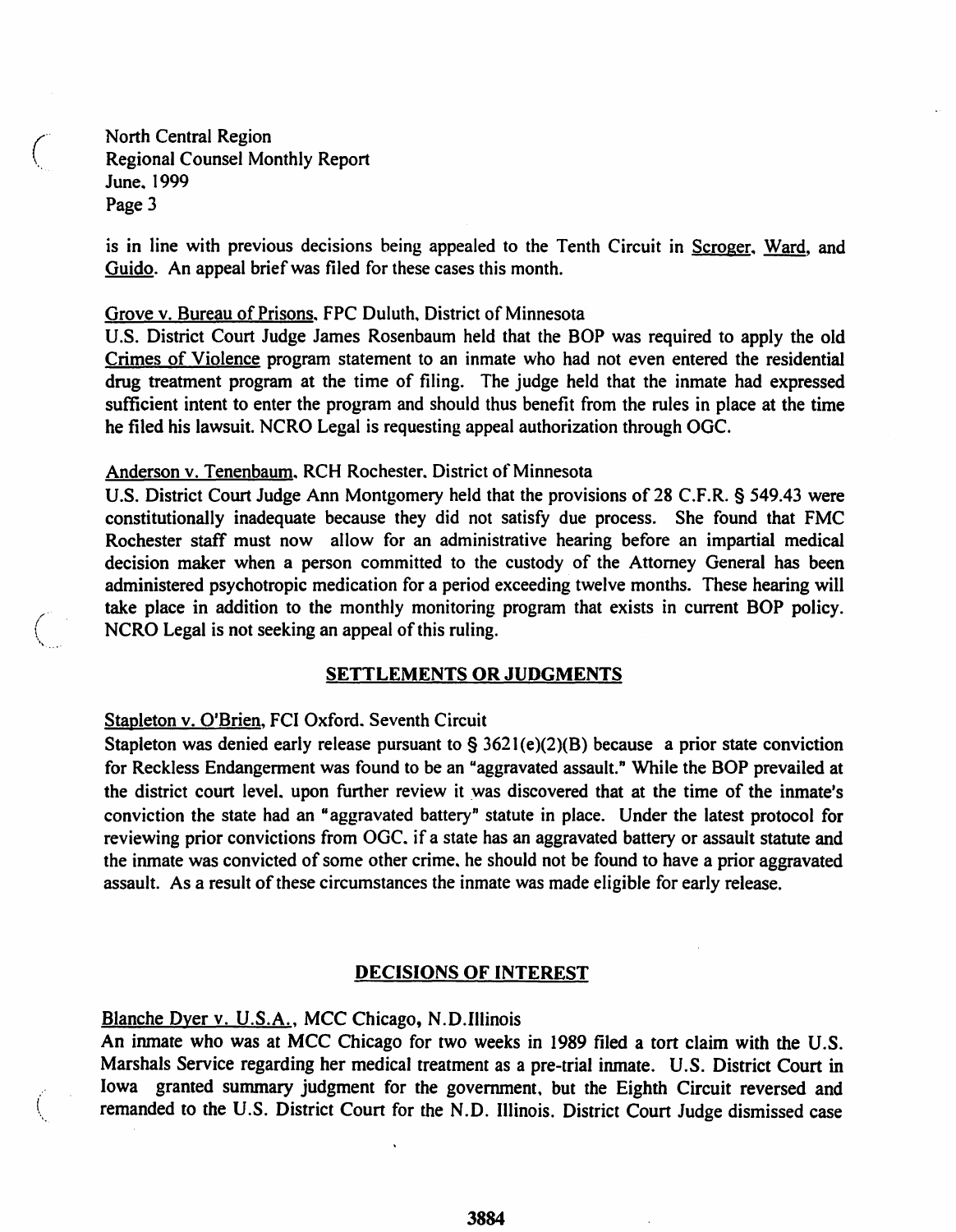UNITED STATES GOVERNMENT



DATE: Septer - 1 **REPLY TO**<br>ATTN OF: Regional Counsel a<del>v</del> North Central Region MONTHLY REPORT -  $A \cup G \cup S$  $s$ UBJECT $\frac{1}{s}$ 

TO: Wallace H. Cheney, Assistant Director General Counsel and Review

|  | ट्ट |   |              | ट्ट |    |  |
|--|-----|---|--------------|-----|----|--|
|  |     | 8 | 1992         |     | ł, |  |
|  |     | n | <b>ISONS</b> |     |    |  |

#### FEDERAL TORT CLAIMS ACT/EMPLOYEE CLAIMS

 $c^{\mathcal{C}}$  $\triangleleft 0$ 

| Received                | 58             |
|-------------------------|----------------|
| Personal Property       | 39             |
| Personal Injury         | 19             |
| Wrongful Death          | 0 <sub>0</sub> |
| Closed                  | 36             |
| Overdue at End of Month | 36             |
| Pending at End of Month | 223            |
| Paid in Month           | 03             |

TOTAL PAID: \$ 100.29

The total paid figure represents claims reported in previous. months and updated to the current month when offer of settlement were accepted or paid.

There were six (6) medical treatment related claim to report for this period.

#### LITIGATION

| New Actions Received | 19  |
|----------------------|-----|
| - Habeas             | 08  |
| - Personal Liability | 07  |
| - Tort               | 03  |
| - Injunctive/Other   | 01  |
| Closed               | 12  |
| Pending              | 506 |

OPTIONAL PORM NO. 10  $(REV. 1-00)$ .<br>GSA FPMR (41 CFR) 101-11.6<br>9010-114